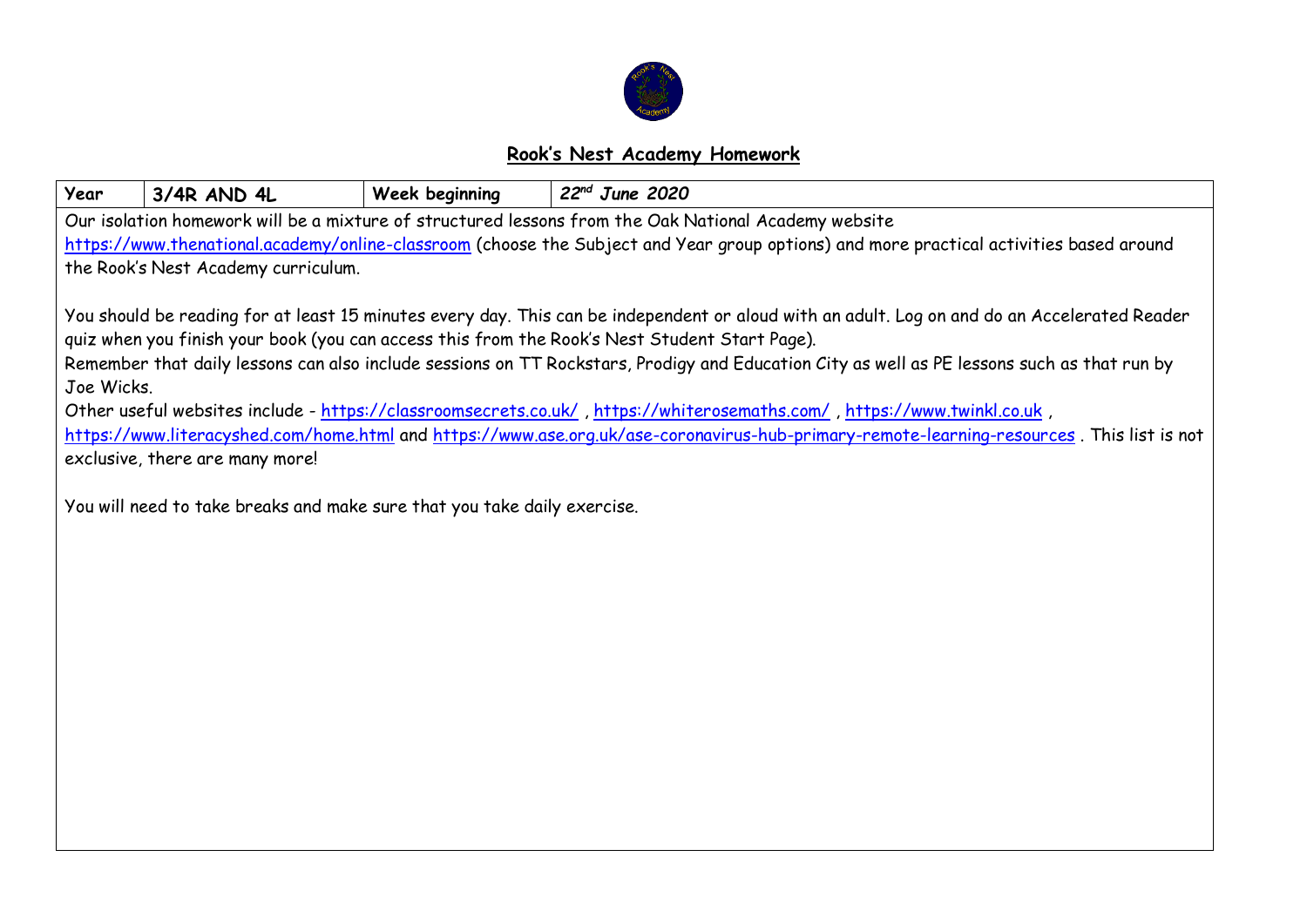|           | English                                        | Mathematics                           | Foundation Subjects/Practical activity                                   |
|-----------|------------------------------------------------|---------------------------------------|--------------------------------------------------------------------------|
| Monday    | Year 3                                         | Year 3                                | Our topic for this half term is Bright Lights and Big Cities.            |
|           | https://classroom.then                         | https://classroom.thenation           |                                                                          |
|           | ational.academy/lesson                         | al.academy/lessons/ordering           |                                                                          |
|           | s/reading-<br>comprehension-fact-              | -mass/                                |                                                                          |
|           | retrieval-573214/                              |                                       |                                                                          |
|           |                                                |                                       |                                                                          |
|           | Year 4                                         | Year 4                                |                                                                          |
|           | https://classroom.then                         | https://classroom.thenation           |                                                                          |
|           | ational.academy/lesson                         | al.academy/lessons/to-                |                                                                          |
|           | s/read-example-text-                           | identify-lines-of-symmetry-           | Complete the following activities during the course of the week.         |
|           | reading-                                       | in-2-d-shapes                         |                                                                          |
|           | comprehension                                  |                                       | Task 1: On A4 paper, create an outline map of one of the following       |
|           |                                                |                                       | countries; Australia, Brazil, China, India USA or France. So as it looks |
| Tuesday   | Year 3<br>https://classroom.then               | Year 3<br>https://classroom.thenation | something like this -                                                    |
|           | ational.academy/lesson                         | al.academy/lessons/add-               |                                                                          |
|           | s/reading-                                     | and-subtract-mass/                    |                                                                          |
|           | comprehension-                                 |                                       |                                                                          |
|           | language-783a5e/                               |                                       |                                                                          |
|           |                                                |                                       |                                                                          |
|           | Year 4                                         | Year 4                                |                                                                          |
|           | https://classroom.then                         | https://classroom.thenation           |                                                                          |
|           | ational.academy/lesson<br>s/read-example-text- | al.academy/lessons/to-                |                                                                          |
|           | reading-                                       | identify-lines-of-symmetry-           | On this map, then label the major cities, the capital city and any major |
|           | comprehension-781966                           | in-a-pattern                          | landmarks.                                                               |
|           |                                                |                                       |                                                                          |
| Wednesday | Year 3                                         | Year 3                                |                                                                          |
|           | https://classroom.then                         | https://classroom.thenation           |                                                                          |
|           | ational.academy/lesson                         | al.academy/lessons/solve-             |                                                                          |
|           | s/identifying-the-                             | problems-involving-mass/              |                                                                          |
|           | features-of-a-text-<br>a559ca/                 |                                       |                                                                          |
|           |                                                |                                       |                                                                          |
|           |                                                |                                       |                                                                          |